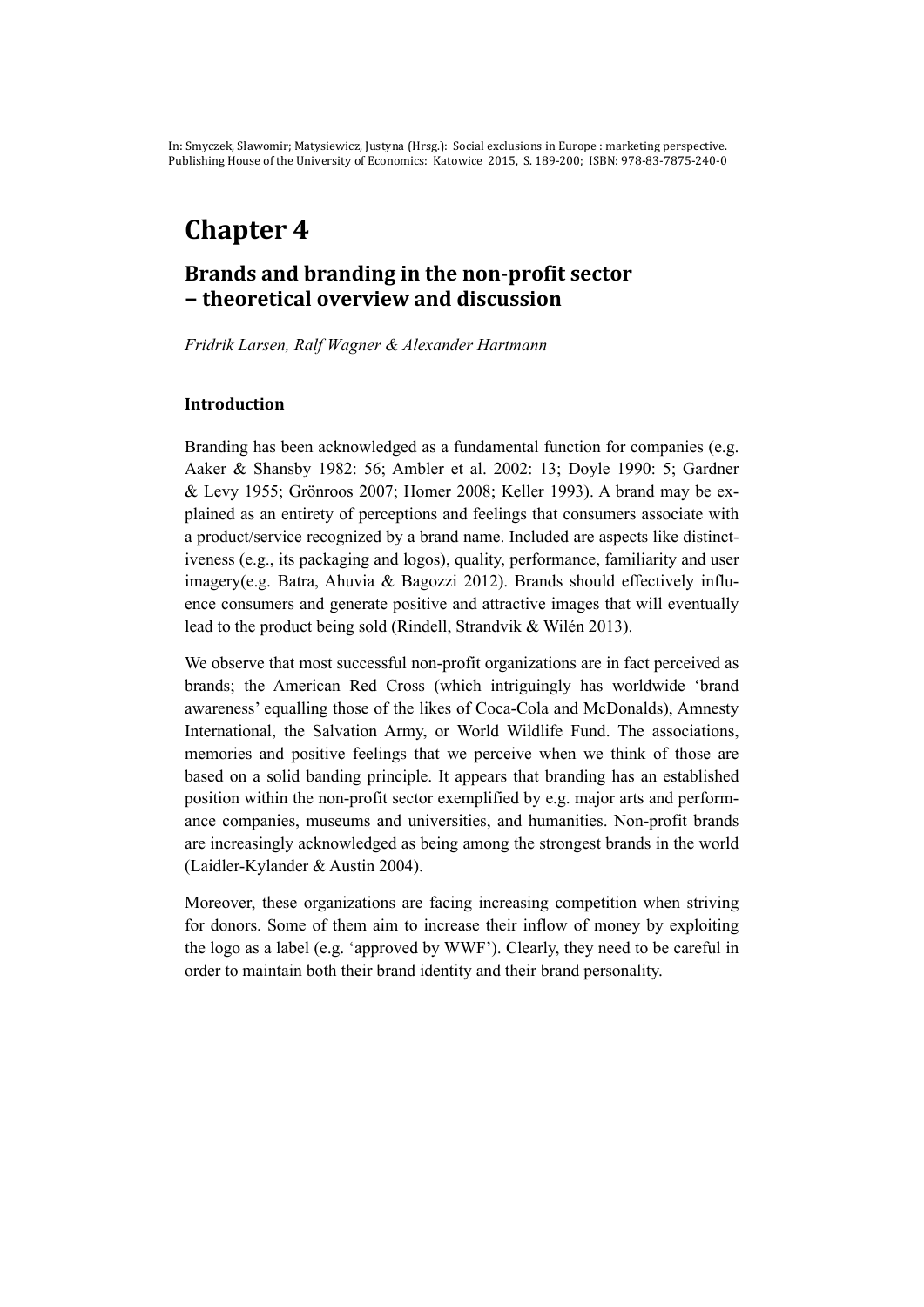In this study we aim to:

- clarify the conceptual underpinnings of non-profit branding,
- list the criteria for distinguishing a non-profit brand from 'conventional' branding of products and services,
- relate non-profit branding to organization identity theory.

This paper is structured as follows. Following this introductory chapter, branding is defined in a general sense, and brands' merits are summarized. The paper then discusses branding in the non-profit sector with special emphasis on delineating suspicion of brands in the sector. The paper is then summed up with concluding thoughts.

## **1. Kaleidoscope of brandings conceptual underpinnings**

Technically, a brand is a multidimensional artifact consisting of several elements such as name, qualities, benefits, value, service, attitude, message, and uniqueness that together form a whole which makes the brand attractive to customers. Building up a brand requires careful planning (Keller 2008). It is a long-term investment that, if properly done, will convey value to consumers and constitute an intangible asset for organizations. In either case, profit as well as non-profit business, a brand's personality clearly supports organizational identity. When branding a product, service, organization, or whatever the object to be branded, tangible and intangible dimensions are added to differentiate this particular circumstance from other similar items that are meant to fulfil the same need.

Although it is about sixty years now since the first distinction was made between a product and a brand, those same methods have been utilized in the for-profit sector for years, but, to a lesser extent, in the not-for-profit sector.

In order to avoid the redundancy of repeating and comparing definitions of the terms 'branding' or 'brand' respectively, we follow the approach of Kotler and Pfoertsch (2007) explaining what a brand, and branding, is not. Branding was not invented to send untrue messages, although its purpose is often misinterpreted, or even thought to be that of creating the deception that a product or service is in some way of a higher standard than it is in actuality (Hague  $\&$  Jackson 1997). Likewise, branding is not meant to stir consumers into irrational buying decisions, and branding is not just a function of the marketing department (Kotler & Pfoertsch 2007). Branding is not merely a visual identity (graphic design, logo or name), a precise marketing message or a marketing campaign. A brand is not a simple poster, a viral communication or an ad in the paper. A brand's personality echoes the target customers' self-concept directly. It represents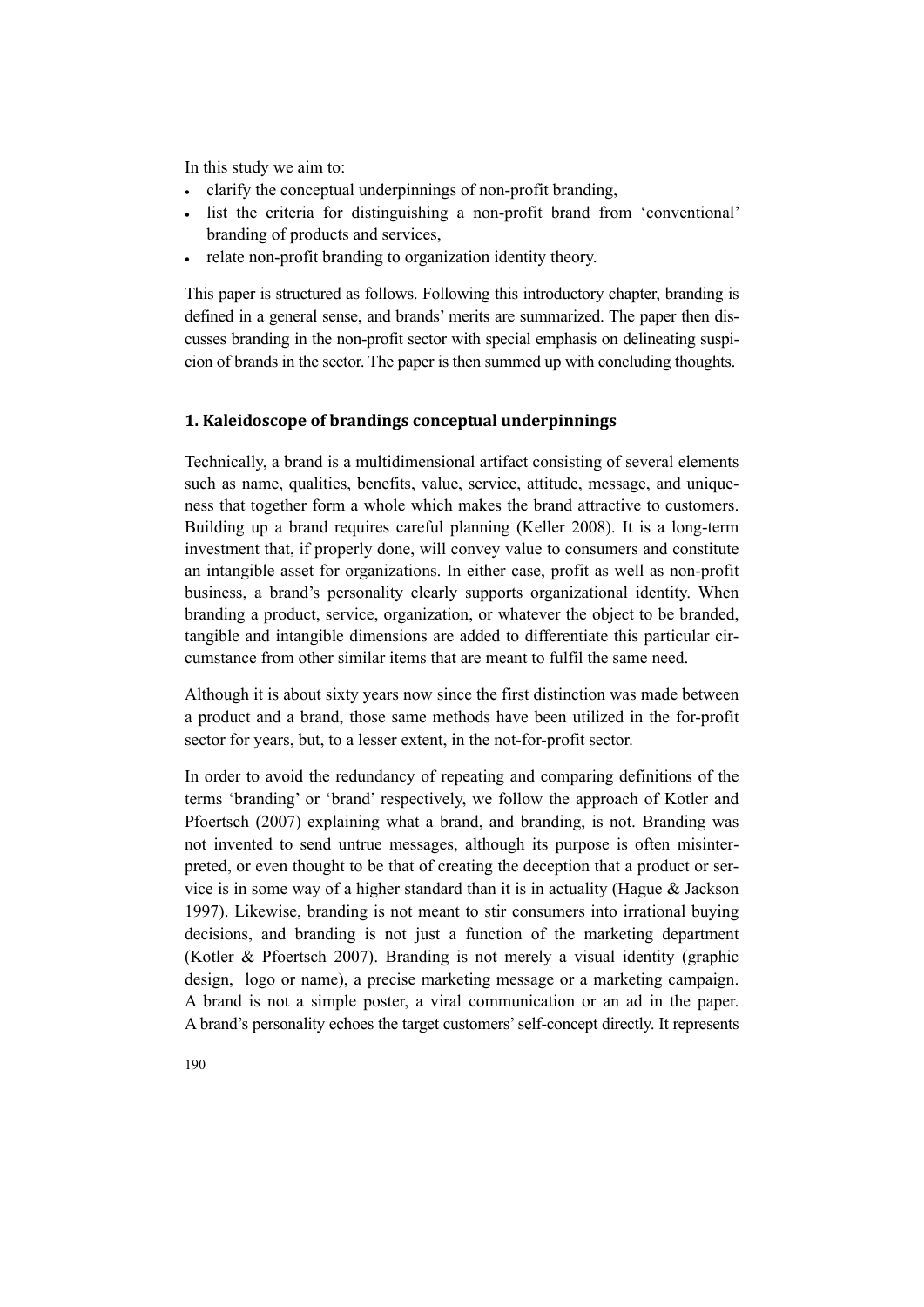the way people feel about the product, service or organization. It is a prominent topic of conversation among people in general and it is the most powerful determinant of organizations reputation. A brand is a concept placed in the minds of all those cognizant of the branded organization, movement, product, or person.

All these features apply irrespective of whether you are a company or a non- -profit organization despite different goals of the two. In short, we define the difference as follows: The ultimate goal of companies can be stated to maximize shareholders' value, but the aim of a non-profit organization is to use surplus revenues to attain its objectives rather than allocating them as profits or dividends. In the corporate for-profit region, marketing professionals endeavor to create a brand identity and experience, whereas in the non-profit region a global/national identity is strived for by informing stakeholders *what* the non- -profits are doing and *why* they are doing it. In both cases, however, success depends on identifying with the public, determining the needs and wants of the selected groups and fulfilling those with the organization's particular goals in mind. In both cases the point is to advance branding far beyond a logo. Before any further comparisons are made, branding will be reviewed in broad terms.

Branding, in its simplest sense, is an identification representing ownership of a particular company (Barwise, Dunham & Ritson 2000) and a brand name distinguishes the products and services of a seller and differentiates them from those of his competitors (Evans & Berman 1994). The American Marketing Association defines a brand as "a name, term, design, symbol, or any other feature that identifies one seller's good or service as distinct from those of other sellers. The legal term for brand is trademark. A brand may identify one item, a family of items, or all items of that seller". (American Marketing Association). Several academic studies support the AMA definition (Keller 1993; Erdem & Swait 1998: 139), although the definition has been critiqued; manly for its narrow scope. Other viewpoints suggest that a brand should be viewed beyond merely performing as an entity (Berry 2000: 128; Dall'Olmo & de Chernatony 2000; Davis, Buchanan-Oliver & Brodie 2000) and should also apply in a broader service setting; it should include functioning as a process (Stern 2006) and be built on relationships (Fournier 1998), as well as other factors like brand involvements, consumer consumption habits and culture (Arnoud & Thompson 2005; Carù & Cova 2003; Schroeder & Salzer-Mörling, eds. 2006) and co-created brand experiences (Prahalad & Ramaswamy 2004) Furthermore, respected scholars have criticized the AMA's definition. Grönroos (2007), for example, maintains that the AMA definition does not take into account the significance of the service process, which means that the consumers' relationships with the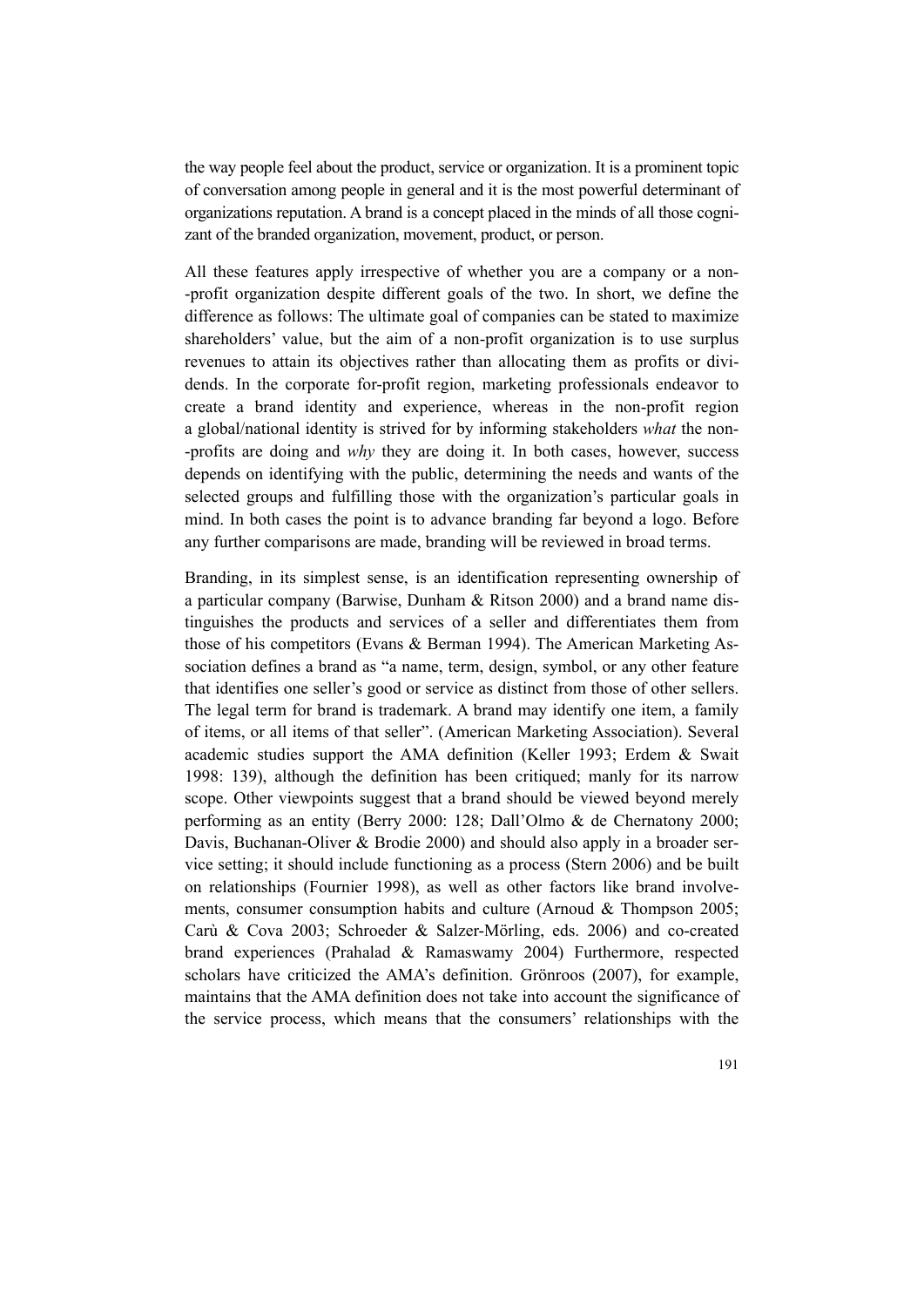company are excluded; to him brands essentially should signify a relationship. He maintains that since services are perceived as processes in which the customer participates, the service process creates a distinction between one brand and another. Grönroos further maintains that in cases where the consumer in not involved in the production process, as is the case in with most physical products (for example cereals and soft drinks) the service element is minimal, but for products that are more service oriented, "the situation changes and the importance and involvement of the customer increases dramatically" (Grönroos 2007).

Brands are intangible assets based on audience perception (Batra, Ahuvia & Bagozzi 2012; Aaker & Joachimsthaler 2000b; de Chernatony & McDonald 1998; Grace & O'Cass 2002; Nilson 1998; Riezebos 2003). Current literature generally does not exclusively focus on obvious 'elements' such as name, slogan, logotype, color, symbol, or design. Instead, the focus is on the entirety of ideas and associations these elements evoke among audiences; the brand's image (de Chernatony & McDonald 1998; Grace & O'Cass 2002; Nilson 1998; Riezebos 2003; Duncan 2002; Simoes & Dibb 2001: 217).

Effective use of branding requires the orchestration of a number of impacts. One dimension is the degree to which the product or service is distinctive in comparison to a competing brand. A brand represent an image in the consumer's mind and branding bestows the power of public stature on products and services. Branding revolves around differences and teaching the consumers about those differences, frequently by advertising. The consumers are taught *who* the product is for, *what* it does, and *why* they should care (Kotler & Keller 2005) by offering a mental structure to aid them to categorize the product or service in their minds. In that sense, branding entails more than merely selecting and endorsing an attractive name or symbol. Ballantyne and Aitken (2007) adopt a constructivist approach to brands and propose that associations enclosed in a brand are embedded in the minds of consumers and other stakeholders, thus propositioning that brand value is confirmed or disconfirmed by use through customer contact points over time.

It is important to note that a brand name is more than the label employed to differentiate among various manufacturers of a product. The brand name is a multifarious symbol that represents an assortment of ideas and attributes. It informs the consumers about numerous things, not merely by its resonance, but, more importantly, via the body of relations it has generated and developed as a public object over a period of time(Gardner & Levy 1955). Furthermore, Kapferer (1992) maintains that branding is about more than simply naming a product or products, as brands are a straight outcome of strategic aspects, segmentation and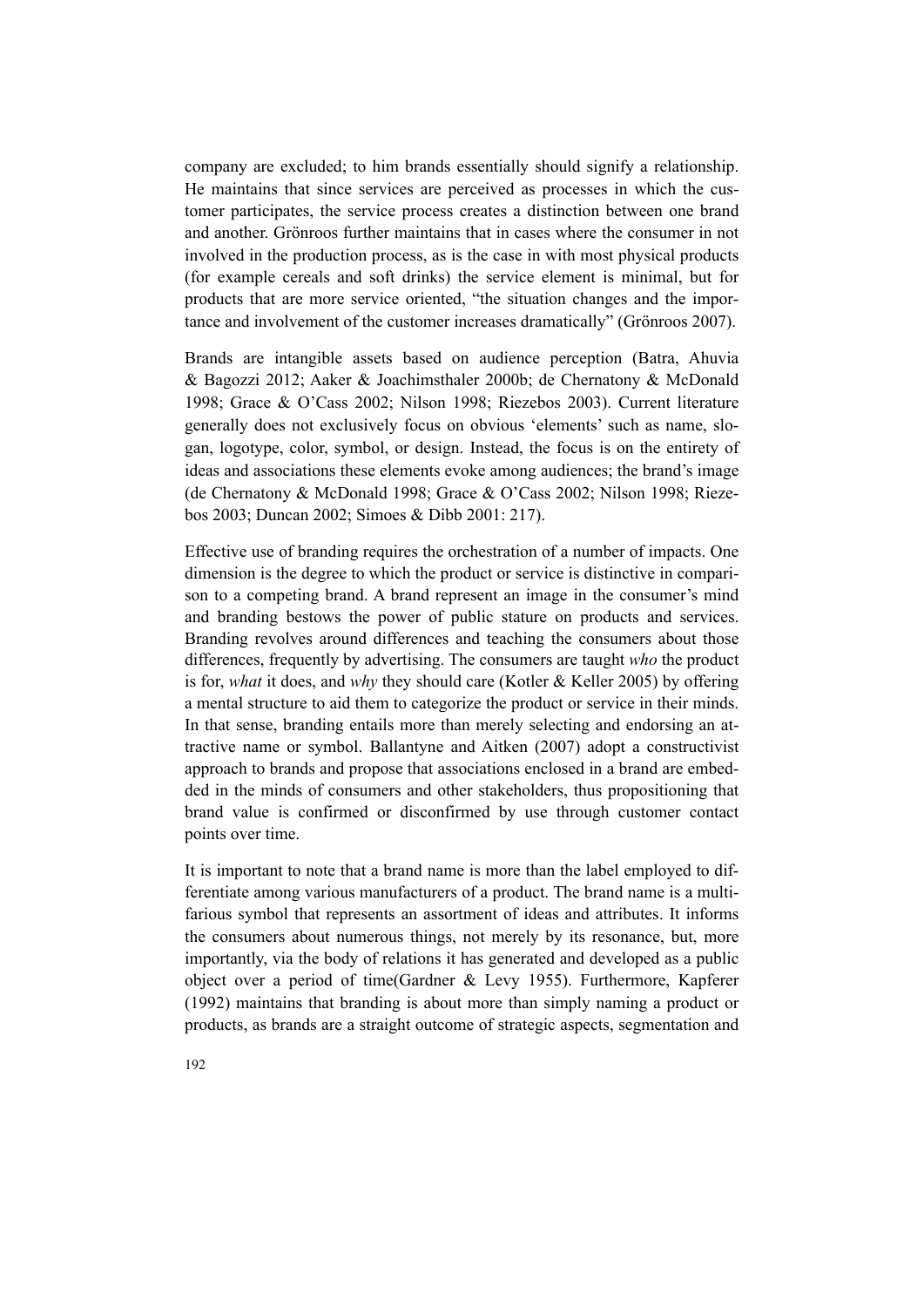product differentiation. Brands are identified by the consumer's perceptions, and crafted and preserved through the communiqué surrounding the entity in question. Furthermore, communicating through brands can exemplify a wide variety of things, including people and organizations. Thus, brands are, by definition, not limited to a certain market or type of products (Blombäck & Axellson 2007). Following on from an initial review of various definitions of brands, the next chapter develops an understanding of the advantages of brands.

### **2. The merits of brands**

There are few doubts about the strategic influence of accurate brand identity as a precondition for delivering brand value (Aaker & Joachimsthaler 2000b; de Chernatony & Riley 1998). Many studies have established the strategic significance of brands which have well-defined brand associations and their appropriate role of brand communication in the context of brand implementation (Keller 1993; de Chernatony & Riley 1998; Aaker & Joachimsthaler 2000a).

Brands bring benefits to organizations and various stakeholders of organizations; for the companies and their customers. A brand should advocate a product's value, simplify trade and promote efficacy. In a way, the brand provides a shelter from the competition (Park, Jaworski MacInnis 1986). If managed properly, a brand adds dimensions to a product or service and differentiates it from competitors in the same area that fulfil a similar need (Kotler, Keller 2005). One of the main proclaimed benefits of branding is its capability to build purchase confidence and enhance customer loyalty (Aaker 1991). Moreover, brands are an effective and convincing means of promoting the benefits and value a product or service can deliver (Morrison 2001). Organizations with successful branding strategies have been able to charge higher prices and increase customer demand. Furthermore, they have been able to extend their brands more easily, communicate more efficiently and obtain larger margins (Grönroos 2007; Hague, Jackson 1997; Aaker 1996; Keller 2008; Quelch, Harding 1996; Wood 2000).

Name recognition has frequently been cited as a feature of successful firms (Aaker 1989), particularly where repurchase decisions rely weightily on the customer's prior experiences (Levitt 1980); the essential strengths of brands are expressed through the leverage of their name, symbol, or logo; that is, those parts that can be vocalized or communicated (Kotler 1998). Compared to permanent assets, invisible assets such as corporate reputation or knowledge flows, seem to enrich value and are tougher to copy (Grant 1991). The company and its corporate and product brands could also be considered 'sources' that help to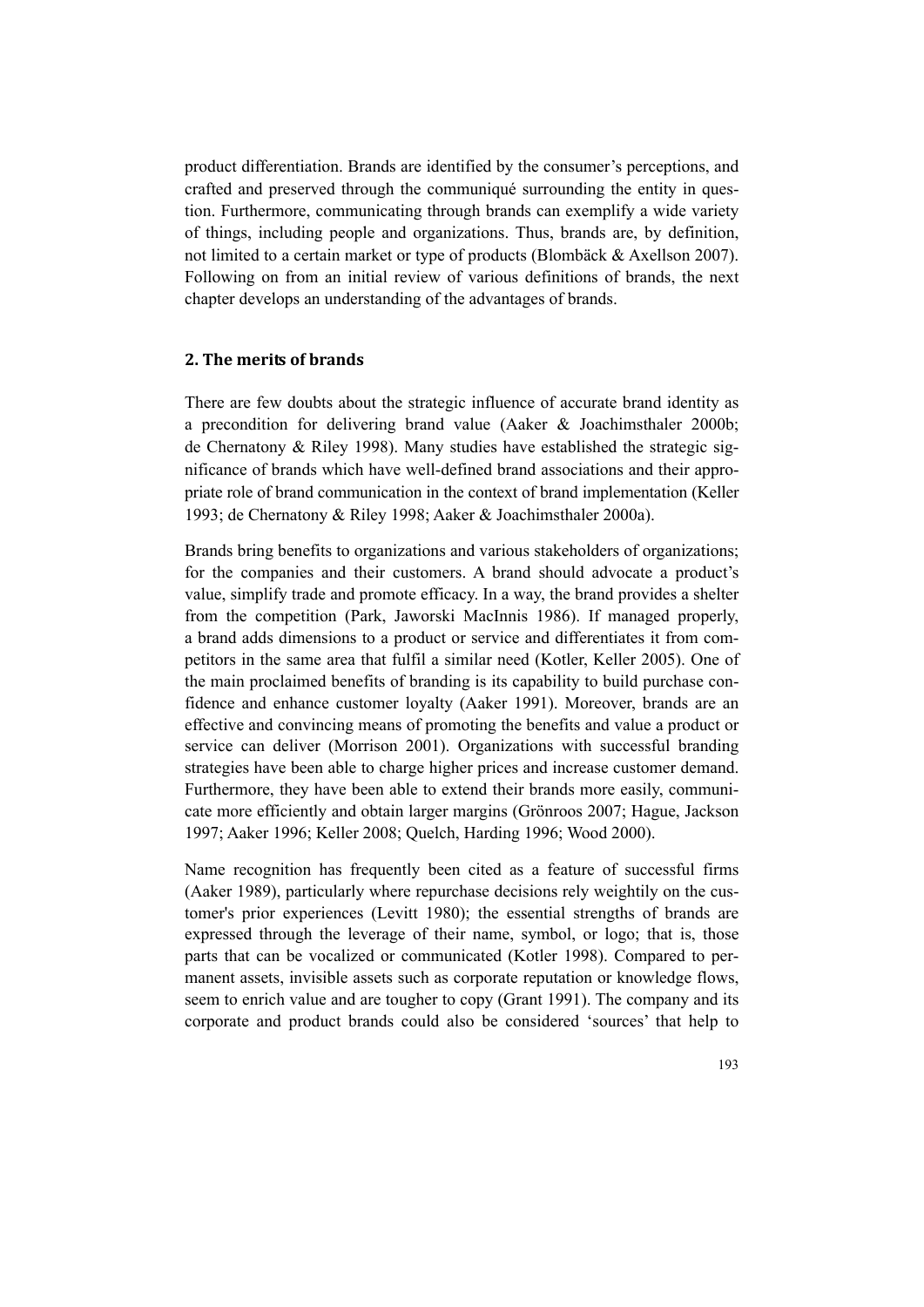validate the trustworthiness of the corporate image (Dowling 1986), the firm's pledge to customers (Light 1997: 39), and deliver strong brand signals to secure the introduction of brand extensions (Erdem, Swait 1998: 139; Aaker 1991).

To customers, brands are symbols that they have learned to trust, often indicating indefinable product merits (Erdem & Swait 1998: 139), and thus may be considered an assurance of quality, origin, and performance, thereby communicating perceived value to the customer and diminishing the risk and complication involved in the buying decision (Blackett 1998). Brands are developed with a certain consumer category in mind, since the usage of brands describes who the consumer is, wishes to be and/or wishes to be seen as (Simoes & Dibb 2001: 217; Elliot & Wattanasuwan 1998; Kay 1995). Some claim that customers in our post-modern consumer culture appreciate that brands are vital in the creation of their individual identities (Simoes  $\&$  Dibb 2001: 217). Effective branding is contingent on understanding the consumer so that communications can be tailor- -made with a specific segment in mind. Research has demonstrated that brands have the ability to form consumers' individualities and attract customers based on the brand's image, personality, and meaning. Consumption of the brand then strengthens the consumer's hope that the brand's qualities will transfer over to him (Elliot 1997; Sirgy, Grewal & Mangleburg 2000). Furthermore, the self--concept connects to the idea of consumers' individuality and image of themselves; who they are and who they would like to be (Todd 2001: 184).

Brands are able to give a symbolic value to products, adding onto their functional benefits (Janiszewski & van Osselaer 2000). Then the symbolic meaning can be used as a medium to create a social identity for the consumer (Holt 2003), defining and communicating traits of the individual's self-concept. As a result, consumers develop an affiliation with the brand to the point of identification (Lin 2010). Similarly, trust between consumer and company can be enhanced by a strong brand and may offer a link, which can be used to develop a relationship.

From the above discussion it may be seen that brands have many positive aspects associated with them. A perceptive reader may also infer from the discussion that many of the aspects can quite easily apply to non-profit organizations as well − for example the brands' power to evoke emotions, create perceived differences, educate and offer a mental structure to assist consumers in categorizing and forming individualities. The next chapter turns to a more detailed discussion of brand usage in the non-profit sector.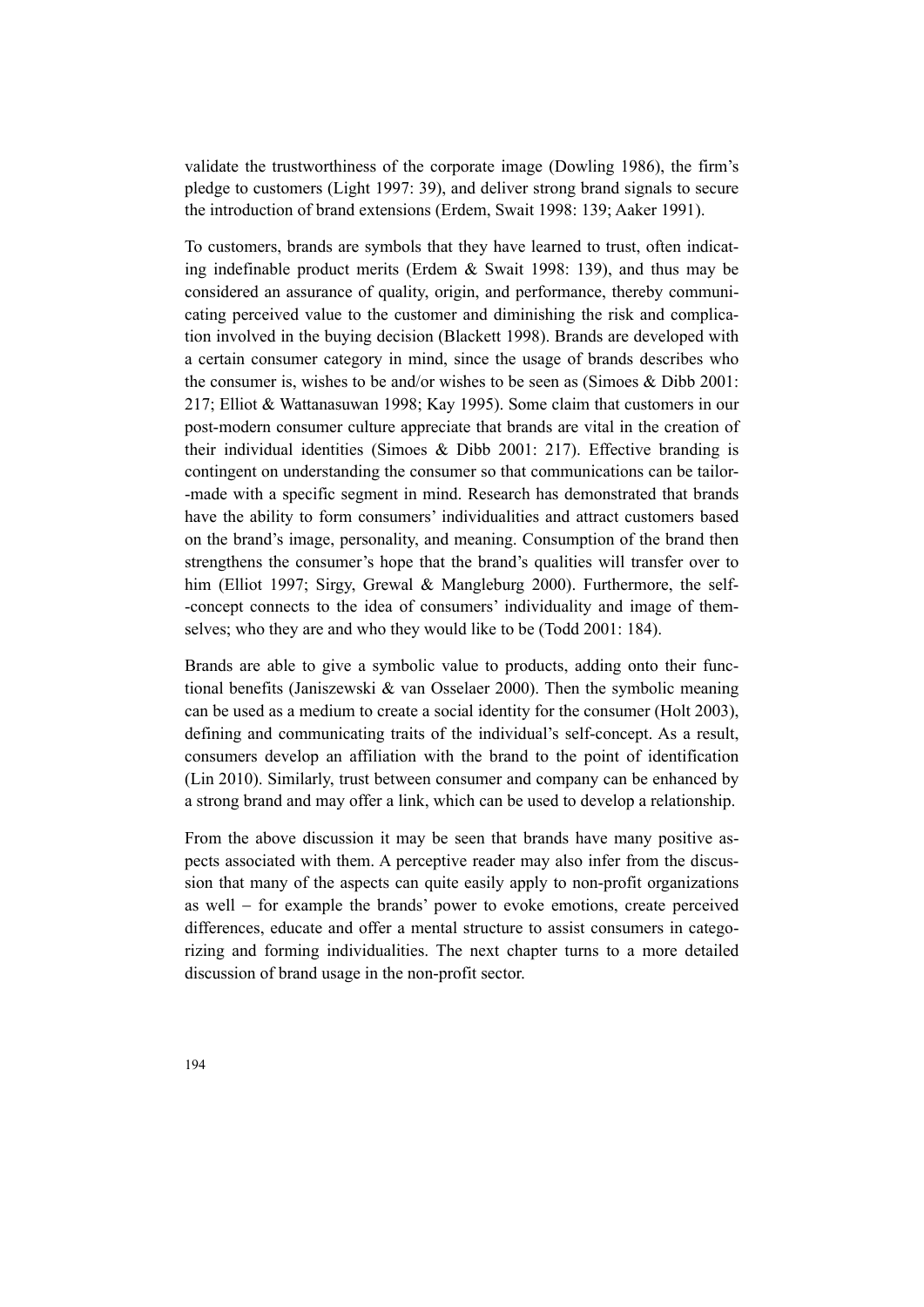### **3. Non-profit branding**

Academic interest in the branding of non-profit organizations began to appear in the late 1960s and in 1971 the "Journal of Marketing" devoted a complete issue to the social/environmental role of marketing. Subsequent initial empirical studies appeared in numerous new scholarly journals in the 1980s and early 1990s, including "Journal of Nonprofit and Public Sector Marketing" and International Journal of Nonprofit and Voluntary Sector Marketing". Kotler & Levy (1969) are accredited for opening the issue to academics. They argued that the scope of marketing was too narrowly defined as a constricted business function and reprimanded practitioners and academics alike for ignoring the broader application of marketing ides. From that time onwards, non-profit branding has gained more academic attention and has come to be considered just as suitable as a marketing practice for non-profit organizations as it is for 'selling shampoo' (Roberts-Wray 1994). What has further spurred the development is a progressively crowded environment for non-profit organizations where branding is desirable to build trust and help simplify donor choice (Hankinson 2000) in much the same way as corporations work with brands, as explained in the previous chapter.

Farwell (Farwell & Garecht 2014) identified three elements of a good non-profit brand, namely uniqueness, authenticity, and consistency. Uniqueness addresses the personality of your organization as well as the brand's mission and how it differs from those of other non-profit organizations. Some non-profits are for example affable and use light and friendly advertising material while others attempt to communicate severe urgency. Authenticity means taking into consideration the relative strengths and history of the non-profit organization when communicating with the target group. Moreover, authenticity means not saying or doing anything that the non-profit would not also say or do in the foreseeable future, as donors should feel convinced that the organization remains true to its core values and promises. Lastly, consistency is sticking to a predetermined plan. It is not only reflected words and actions, but also in the look and feel associated with your organization, leaving people with an unwavering and singular impression as to what a non-profit stands for.

It is argued that branding can help non-profit organizations to develop trust across crucial stakeholder circles (Ritchie, Swami & Weinberg 1999; Tapp 1996), reinforce understanding among desired audiences (Hankinson 2000) and build loyalty into relationships with donors and supporter groups (Ritchie, Swami & Weinberg 1999). There has been in increased understanding of this in the non-profit region as many non-profit executives now come from for-profit companies where they may have been involved in branding practices and are also in contact with board members and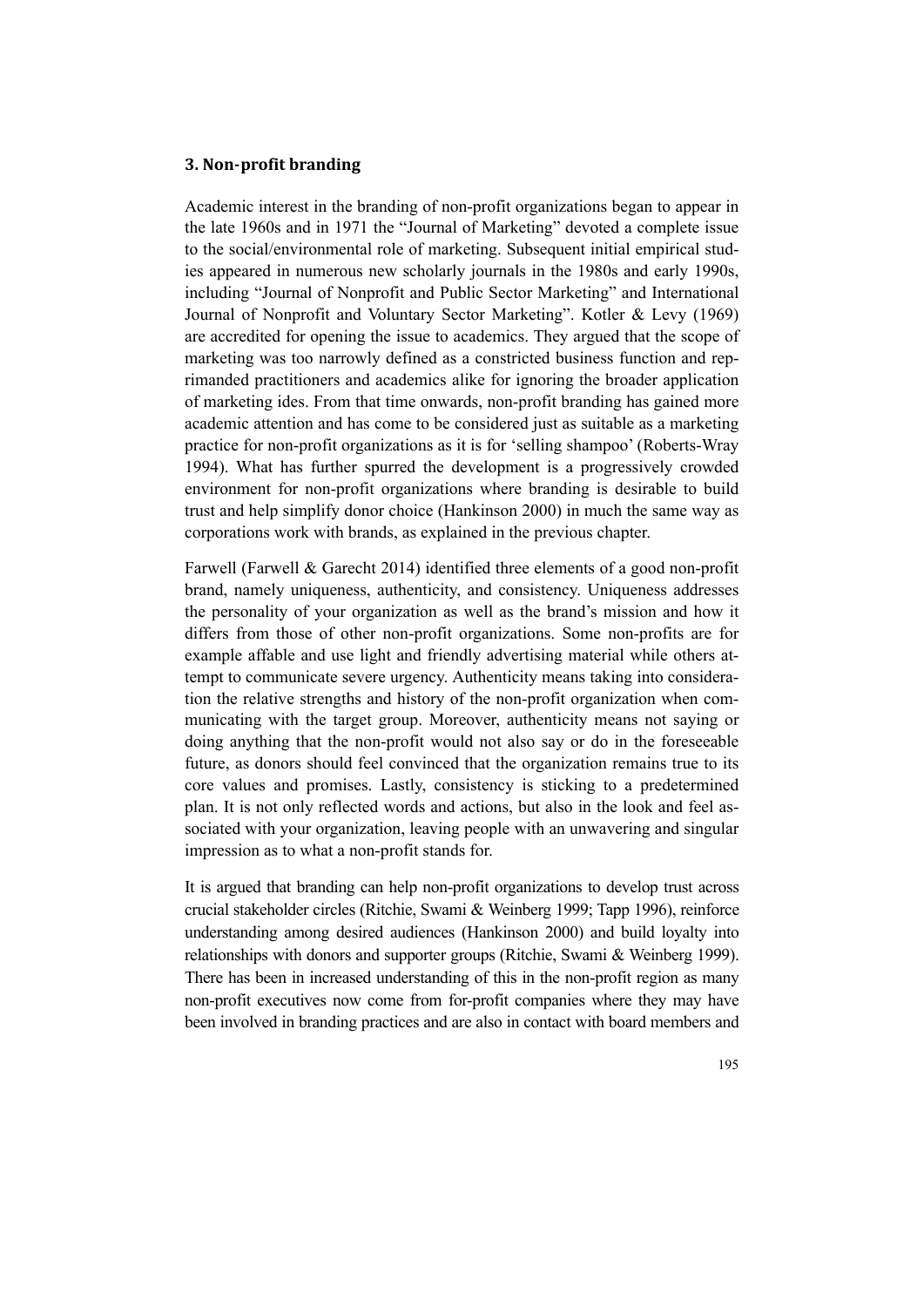donors in the for-profit sector (Kylander & Stone 2012). For this reason, increased trust has now developed between non-profit organizations and their partners, beneficiaries, participants, and donors as branding is becoming closer to being a common denominator, e.g. the following quotes: "Our brand is the single greatest asset that our network has, and it's what keeps everyone together" (Marcia Marsh, WWF, after Kylander & Stone 2012). "Brand becomes critical when you're seeking to create partnerships, when you're seeking other funders, and when you're looking to associate yourself with people in the field. A strong brand helps bring greater credibility and trust to a project quicker, and acts as a catalyst for people to want to come to the table" (Diane Fusilli, the Rockefeller Foundation, after Kylander & Stone 2012). It should be noted, however, that some scholars are concerned that the non-profit sector is becoming over-commercialized and incorrectly using techniques that were developed purposely for the commercial sector (Kylander & Stone 2012; Salamon 1999; Sternberg 1998). Among practitioners, similar sentiments can be found although the very word, 'branding', does not carry the same stigma it did only a short decade ago, the term still upsets some non-profit professionals (Farwell & Garecht 2014). To that end, Kylander  $\&$  Stone (2012) identify four factors which cause the non-profit sector to be skeptical of brands.

First, they list the connection with the commercial pursuit of financial gain which may cause the elevation of brand over substance. This may degrade the work of the non-profit organization in such a way that income becomes a goal in its own right. Second, they mention that the emphasis on brand management may sometimes be seen as a top-down shortcut to avoid hands-on strategic planning, used by high level management to enforce compliance with goals and priorities. Third, branding is seen by some as being grounded in the vanity of an organization's leadership rather than the needs of the organization, thus becoming an end in itself, for personal goals. Lastly, they point out that strong non-profit brands may overshadow weaker brands working regularly in alliances and for equally good causes. This may lead to disproportionate power among partners.

#### **Conclusions**

Some non-profit organizations do not necessarily see themselves as brands and are hesitant to think of themselves as such, although many of them actually use marketing and branding principles in their activities. They argue that their existence is based on their dedication to their cause, art, specific commitment to society, or intellectual aim. This hesitancy may be grounded in a narrow understanding of a brand being a marketing tool rather than a core organizational principle.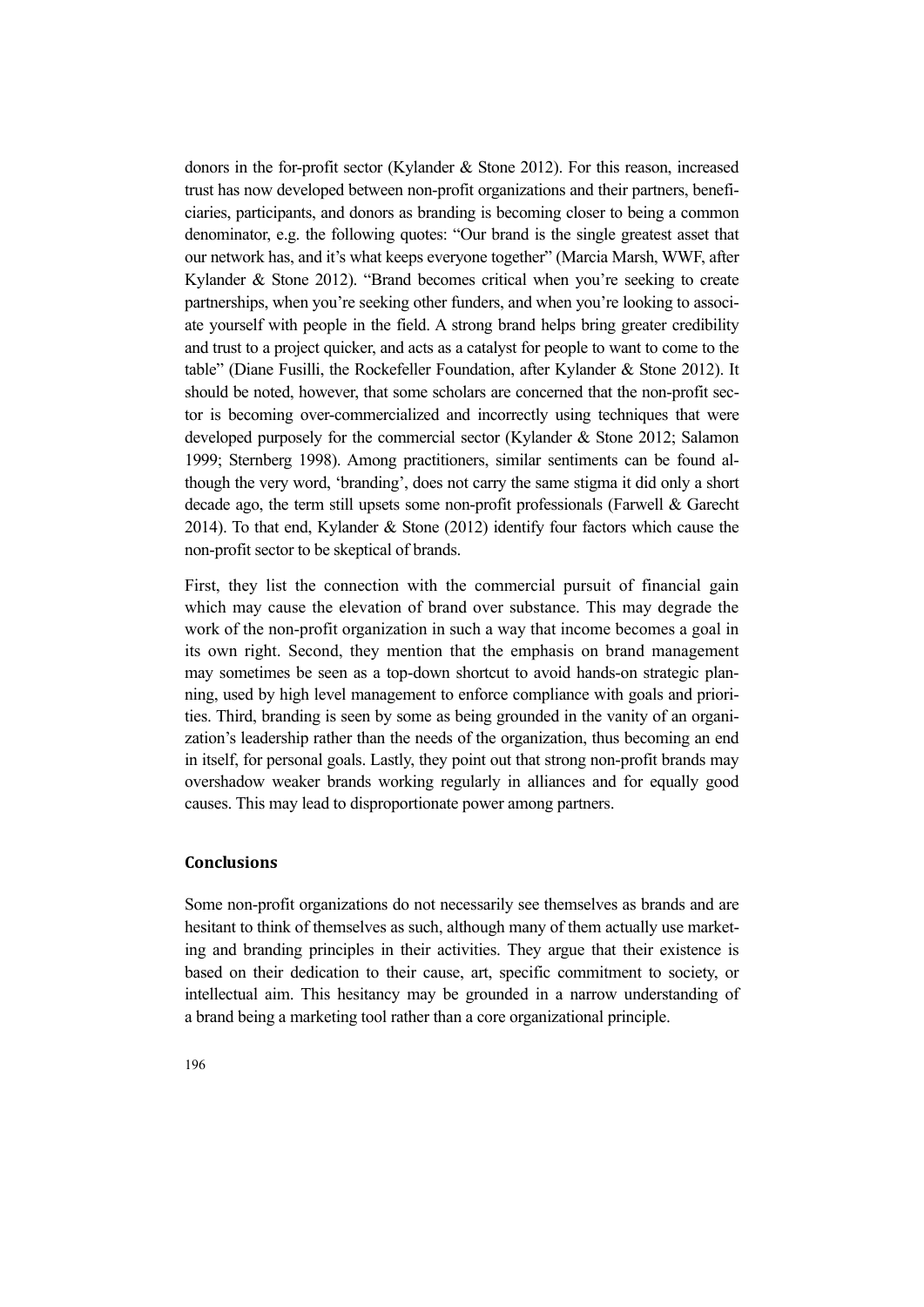Such an attitude reflects a common misconception, which overlooks the strategic function of branding. The strategic aspect is of prime importance; Tan (2003), for example, states that investing in a brand must not be regarded as purely cosmetic. This means that an initial investment of time and expertize is made in creating and elaborating a well-articulated brand that requires sound management and forms the basis for collaboration, streamlines organizational goals, and directs effort towards institutional credibility and distinction.

In this respect, branding in the non-profit sector does not differ from that of the for-profit sector. In both scenarios, a brand is a representational and tactical guide for growth and requires fiscal prudence, good control, transparency and accountability.

#### **References**

- Aaker D.A. (1989), *Managing assets and skills: The key to a sustainable competitive Advantage*, "California Management Review", Vol. 31(2): 91-106.
- Aaker D.A. (1991), *Managing brand equity: Capitalizing on the value of a brand name*, New York: The Free Press.
- Aaker D.A. (1996), *Building strong brands*, New York: Free Press.
- Aaker D.A., Joachimsthaler E. (2000a), *Brand leadership*, "Brandweek", Vol. 41(8): 30.
- Aaker D.A., Joachimsthaler E. (2000b), *Brand leadership*, New York: Free Press; http://isbndb.com/d/book/brand\_leadership\_a01 (cited on 7.01.2014).
- Aaker D.A., Shansby J.G. (1982), *Positioning your product*, "Business Horizons", Vol. 25(3).
- Ambler T., Bhattacharya C.B., Edell J., Keller K.L. (2002), *Relating brand and customer perspectives on marketing management*, "Journal of Service Research", Vol. 5(1).
- American Marketing Association, https://www.ama.org/ (cited on 10.03.2014).
- Arnould E.J., Thompson C.J. (2005), *Consumer Culture Theory (CCT): Twenty years of research*, "Journal of Consumer Research" March, Vol. 1;31(4): 868-882.
- Batra R., Ahuvia A., Bagozzi R.P. (2012), *Brand love*, "Journal of Marketing" March, Vol. 76(2):1-16.
- Ballantyne D., Aitken R. (2007), *Branding in B2B markets: insights from the service- -dominant logic of marketing*. "Journal Business & Industrial Marketing" August, Vol. 28, No. 22(6):363-371.
- Barwise P., Dunham A., Ritson M. (2000),*Ties that bind: Brands, consumers and businesses*, London: V&A Publications: 71-108.
- Berry L.L. (2000), *Cultivating service brand equity*, "Journal of the Academy of Marketing Science", Vol. 28(1).
- Blackett T. (1998), *Trademarks*, Basingstoke: Macmillan.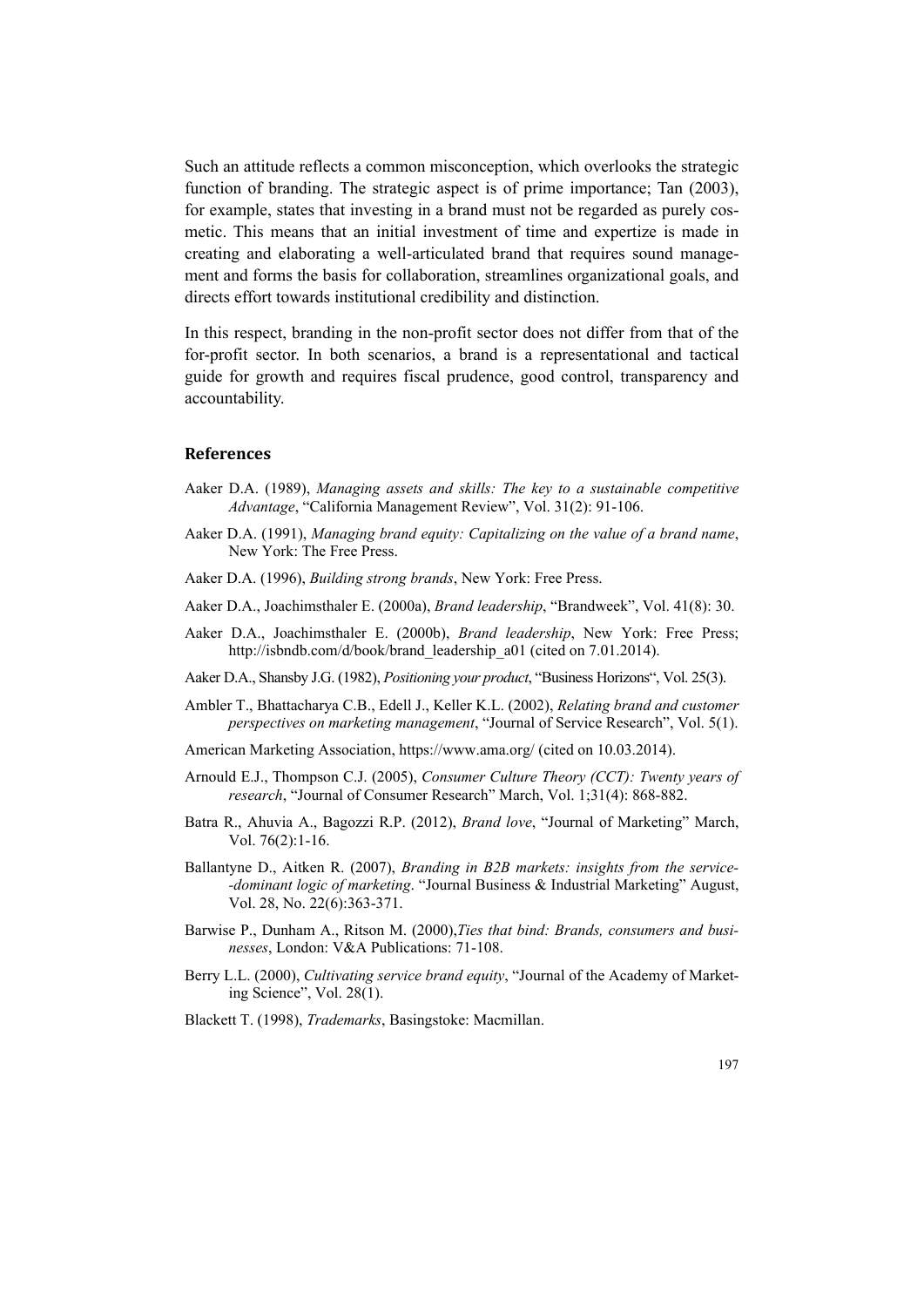- Blombäck A., Axelsson B. (2007), *The role of corporate brand image in the selection of new subcontractors*, "Journal Business & Industrial Marketing", Vol. 22(6): 418-430.
- Carù A., Cova B. (2003), *Revisiting consumption experience a more humble but complete view of the concept*, "Marketing Theory" June, Vol. 1, No. 3(2): 267-286.
- Chernatony L. de, McDonald M. (1998), *Creating powerful brands in consumer, service and industrial markets*, Oxford: Butterworth-Heinemann.
- Chernatony L. de, Riley F.D. (1998), *Modelling the components of the brand*, "European Journal of Marketing", Vol. 32(11): 937-1090.
- Dall'Olmo Riley F., Chernatony L. de (2000), *The Service brand as relationships builder*, "British Journal of Management", Vol. 11(2):137-150.
- Davis R., Buchanan-Oliver M., Brodie R.J. (2000), *Retail service branding in electroniccommerce environments*, "Journal of Service Research" November, Vol. 1, No. 3(2):178-186.
- Dowling G.R. (1986), *Managing your corporate images*, "Industrial Marketing Management", Vol. 15(2):109-115.
- Doyle P. (1990), *Building successful brands: The strategic options*, "Journal of Consumer Marketing", Vol. 7(2).
- Duncan T. (2002), *IMC: Using advertising and promotion to build brands*. Burr Ridge, IL: McGraw-Hill.
- Elliott R. (1997), *Existential consumption and irrational desire*, "European Journal of Marketing" April, Vol. 1, No. 31(3/4): 285-296.
- Elliott R., Wattanasuwan K. (1998), *Brands as symbolic resources for the construction of identity*, "International Journal Advertising", Vol. 17(2): 131-141.
- Erdem T., Swait J. (1998), *Brand equity as a signaling phenomenon*, "Journal of Consumer Psychology", Vol. 7(2).
- Evans J.R., Berman B. (1994), *Marketing*, New York: Macmillan.
- Farwell A., Garecht J. (2014), *Creating a brand for your non-profit [Internet]. The fundraising authority*, http://www.thefundraisingauthority.com/strategy-and-planning/ creating-a-brand-for-your-non-profit/ (cited on 15.05.2014).
- Fournier S. (1998), *Consumers and their brands: Developing relationship theory in Consumer Research*, "Journal of Consumer Research", Vol. 24(4): 343-373.
- Gardner B.B., Levy S.J. (1955), *The product and the brand*, "Harvard Business Review", Vol. 33(2): 33-39.
- Grace D., O'Cass A. (2002), *Brand associations: Looking through the eye of the beholder*, "International Journal of Quality & Reliability Management", Vol. 5(2): 96-111.
- Grant R.M. (1991), *The resource-based theory of competitive advantage: Implications for strategy formulation*, "California Management Review", Vol. 33(3): 114-135.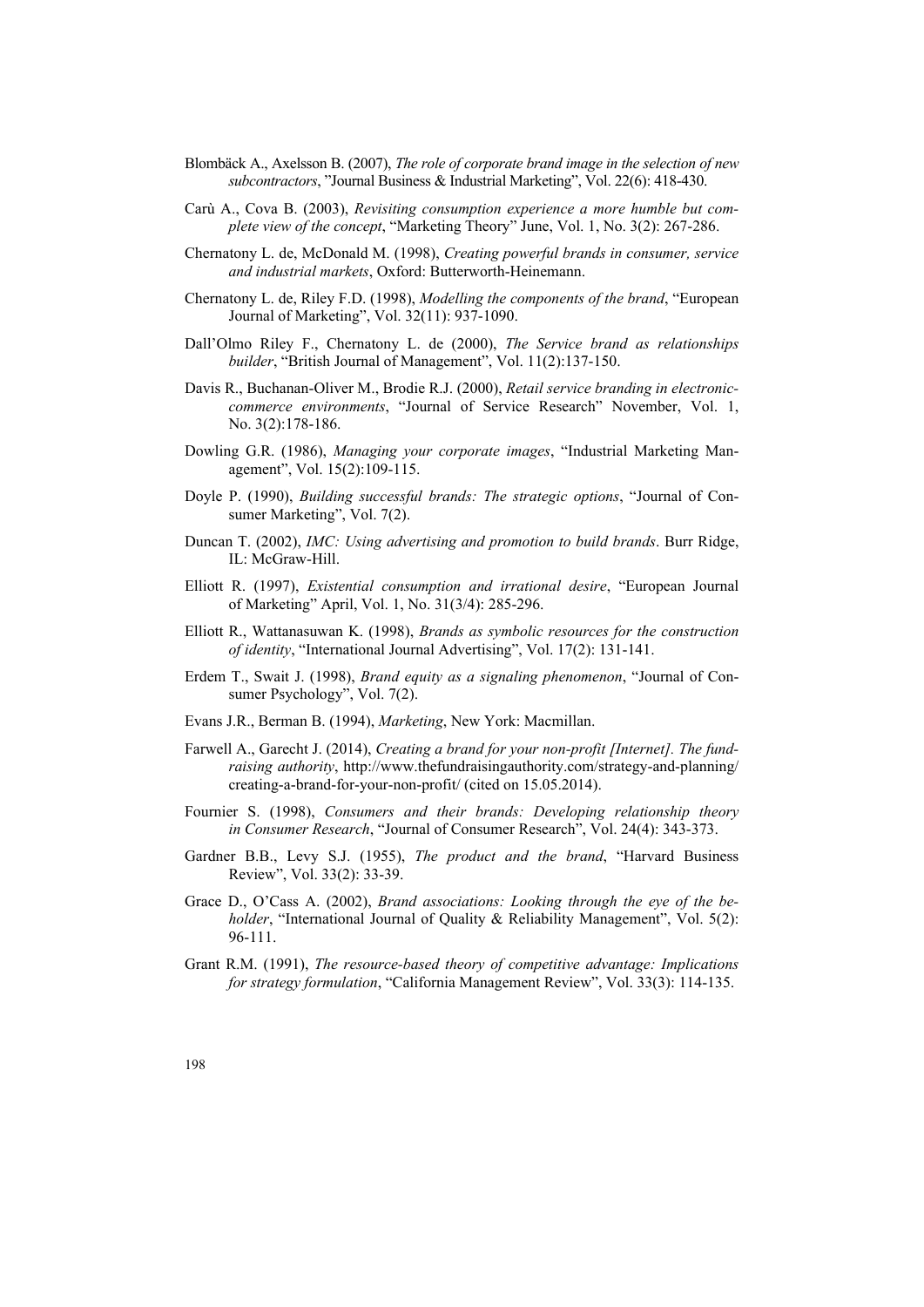- Grönroos C. (2007), *Service management and marketing*, 3rd ed. West Sussex, England: Wiley, http://www.lavoisier.fr/livre/notice.asp?ouvrage=1338625 (cited on 16.08.2013).
- Hague P.N., Jackson P. (1997), *The power of industrial brands, an effective route to competitive advantage*, London: McGraw-Hill.
- Holt D.B. (2003), *What becomes an icon most*? "Harvard Business Review", Vol. 81: 43-48.
- Homer P.M. (2008), *Perceived quality and image: When all is not "rosy"*, "Journal of Business Research", Vol. 61(7): 715-723.
- Hankinson P. (2000), *Brand orientation in charity organisations: Qualitative research into key charity sectors*, "International Journal of Nonprofit and Voluntary Sector Marketing" September, Vol. 1, No. 5(3): 207-219.
- Janiszewski C., Osselaer S.M.J. van (2000), *A connectionist model of brand-quality associations*, "Journal of Marketing Research" August, Vol. 37(3): 331-350.
- Kay J. (1995), *Foundations of corporate success*, Oxford: Oxford University Press.
- Kapferer J.N. (1992), *Strategic Brand Management, new approaches to creating and evaluating brand equity*, New York: The Free Press.
- Keller K.L. (1993), *Conceptualizing, measuring, managing customer-based brand equity*, "Journal of Marketing", Vol. 57(1): 1-22.
- Keller K.L. (2008), *Strategic brand management, building, measuring, and managing brand equity*, Upper Saddle River, NJ: Prentice-Hall.
- Kotler P. (1998), *Marketing management: Analysis, planning and control*, New Jersey: Prentice-Hall.
- Kotler P., Keller K.L. (2005), *Marketing management*, Upper Saddle River, NJ; Prentice Hall.
- Kotler P. & Levy S.J. (1969), *Broadening the concept of marketing*, "Journal of Marketing", Vol. 33, No. 1: 10-15.
- Kotler P., Pfoertsch W. (2007), *Being known or being one of many: the need for brand management for business-to-business (B2B) companies*, "Journal of Business & Industrial Marketing", Vol. 22(6): 357-362.
- Kylander N., Stone C. (2012), *The role of brand in the nonprofit sector*, "Stanford Social Innovation Review" February, Vol. 34 (1): 136-149, http://www.ssireview.org/ articles/entry/the role of brand in the nonprofit sector (cited on 24.04.2014).
- Laidler-Kylander N., Austin J.E. (2004), *Mining gold in not-for-profit brands*, "Harvard Business Review", Vol. 82(4): 24.
- Levitt T. (1980), *Marketing success through differentiation* − *of anything*, "Harvard Business Review", Vol. 58(1): 83-91.
- Light L. (1997), *Brand loyalty management: The basis for enduring*, "Direct Marketing", Vol. 59(11).
- Lin L.-Y. (2010), *The relationship of consumer personality trait, brand personality and brand loyalty: An empirical study of toys and video games buyers*, "Journal of Product & Brand Management" March, Vol. 2, No. 19(1): 4-17.